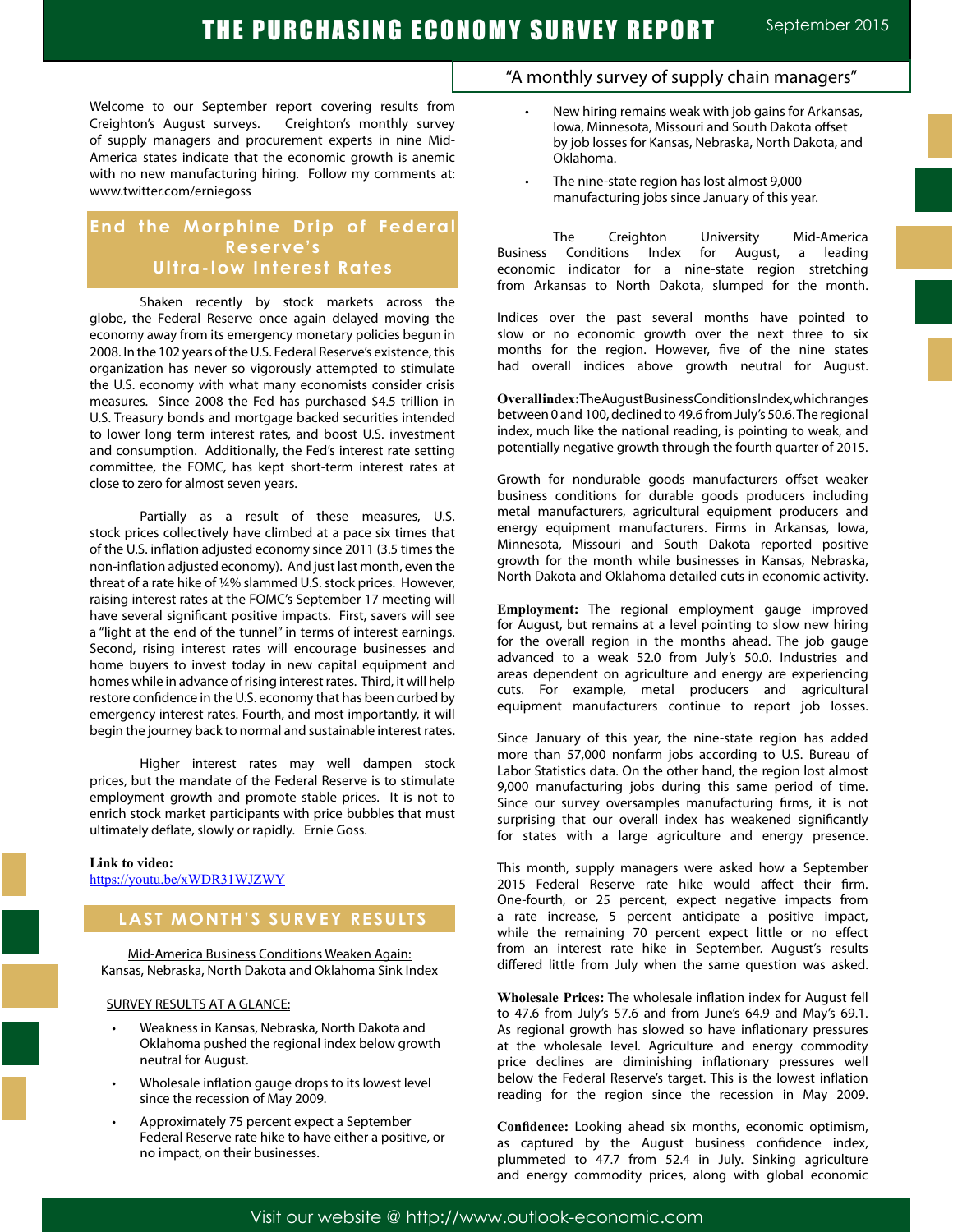### "A monthly survey of supply chain managers"

# THE PURCHASING ECONOMY SURVEY REPORT September 2015

uncertainty, pushed supply managers' expectations of future economic conditions lower for the month.

**Inventories:** The August inventory index, which tracks the change in the level of raw materials and supplies, fell to 41.7 from 55.1 in July.

**Trade:** The new export orders index rose to 50.0 from 47.4 in July. The import index for August sank to 47.9 from July's 54.7. Despite slowing global economic growth and a strong U.S. dollar, export orders rose to growth neutral for the month. On the other hand, weaker regional growth and lower oil prices pushed the import index below growth neutral for the month.

**Other components:** Other components of the August Business Conditions Index were new orders at 53.0, up from 48.3 in July; production or sales was unchanged from July's 47.4; and delivery speed of raw materials and supplies climbed to 54.0 from last month's 52.4.

The Creighton Economic Forecasting Group has conducted the monthly survey of supply managers in nine states since 1994 to produce leading economic indicators of the Mid-America economy. States included in the survey are Arkansas, Iowa, Kansas, Minnesota, Missouri, Nebraska, North Dakota, Oklahoma and South Dakota.

The forecasting group's overall index, referred to as the Business Conditions Index, ranges between 0 and 100. An index greater than 50 indicates an expansionary economy over the course of the next three to six months. The Business Conditions Index is a mathematical average of indices for new orders, production or sales, employment, inventories and delivery lead time. This is the same methodology used by the National Institute for Supply Management, formerly the Purchasing Management Association, since 1931.

### **MID-AMERICA STATES**

#### ARKANSAS

The August overall index, or leading economic indicator for Arkansas, slipped to 52.1 from July's 52.4. Components of the index from the monthly survey of supply managers were new orders at 55.7, production or sales at 49.8, delivery lead time at 56.2, inventories at 43.7, and employment at 54.6. According to U.S. Bureau of Labor Statistics, Arkansas has lost 2,000, or 1.3 percent, of its manufacturing job base since January 2015. The strong dollar, which has restrained sales abroad, weighted on the state's durable goods sector in terms of jobs. The nondurable goods sector experienced slim job gains. Our survey results over the past several months, point to positive but weak gains for the overall state economy for the rest of 2015.

#### IOWA

Iowa's August Business Conditions Index declined to 51.6 from 51.8 in July. Components of the index from the monthly survey of supply managers were new orders at 55.1, production or sales at 49.3, delivery lead time at 56.2, employment at 54.1, and inventories at 43.3. According to U.S. Bureau of Labor Statistics, Iowa increased manufacturing employment by approximately 1,000, or 0.5 percent. The strong dollar, which has restrained sales abroad, weighted on the state's durable goods sector in terms of jobs. During the same time period, job gains for the nondurable goods sector more than offset durable goods losses. Our survey results over the past several months, point to positive, but weak gains for Iowa's overall economy for the rest of 2015.

#### KANSAS

The Kansas Business Conditions Index slipped below July's growth neutral reading of 50.0 to 48.2 for August. Components of the leading economic indicator from the monthly survey of supply managers were new orders at 51.5, production or sales at 46.1, delivery lead time at 52.5, employment at 50.5, and inventories at 40.5. According to U.S. Bureau of Labor Statistics, Kansas increased manufacturing employment by approximately 2,000, or 1.3 percent, jobs since January 2015. Despite a strong dollar, which restrains sales abroad, Kansas added durable goods jobs. These gains more than offset slight losses for the state's nondurable goods sector. Creighton survey results over the past several months, point to positive, but weak gains for the overall state economy for the rest of 2015.

#### **MINNESOTA**

The August Minnesota Business Conditions Index fell to 51.9 from 54.8 in July. Components of the index from the monthly survey of supply managers were new orders at 54.8, production or sales at 49.3, delivery lead time at 56.2, inventories at 49.8, and employment at 54.9. According to U.S. Bureau of Labor Statistics, Minnesota's level of manufacturing employment is virtually unchanged since January 2015. Minnesota job growth in durable goods, especially metal manufacturing, offset job losses among nondurable goods producers. Our survey results over the past several months, point to positive economic gains for the overall state economy for the rest of 2015 despite weakness among manufacturers.

- Many economists argued that the August employment report sent mixed messages. I think not. The nati added 173,000 new jobs, the unemployment ra declined to 5.1% and wages expanded by 2.2% from August 2014. It was a solid report.
- The Case-Shiller home price index for June 2015 v 4.5% above that for June 2014.
- The July U.S. trade deficit declined to \$41.9 billion, lowest level in five months.

• The U.S. participation rate, the percent of individual years and older in the labor force, for August stood a 38-year low 62.6% with 94,031,000 Americans out of the workforce.

#### MISSOURI

The August Business Conditions Index for Missouri grew to a weak 50.9 from July's 49.4. Components of the index from the survey of supply managers were new orders at 51.7, production or sales at 48.7, delivery lead time at 55.5, inventories at 42.8, and employment at 56.1. According to U.S. Bureau of Labor Statistics, Missouri has lost approximately 1,200, or 0.5 percent, of its manufacturing job base since January 2015. Job losses for nondurable goods producers, including food manufacturers, more than offset gains for durable goods manufacturers, including vehicle manufacturers. Our survey results over the past several months, point to weak gains for Missouri's overall economy for the rest of 2015.

#### **NEBRASKA**

|                                                                                                                                                                                                                                                                                                                                                                                                                                                                                                                                                                                                                                                                                                                                                                                                                                                                                                                                                                                                                                                                                      | "A monthly survey of supply chain managers"                                                                                                                                                                                                                                                                                                                                                                                                                                                                                                                                                                                               |
|--------------------------------------------------------------------------------------------------------------------------------------------------------------------------------------------------------------------------------------------------------------------------------------------------------------------------------------------------------------------------------------------------------------------------------------------------------------------------------------------------------------------------------------------------------------------------------------------------------------------------------------------------------------------------------------------------------------------------------------------------------------------------------------------------------------------------------------------------------------------------------------------------------------------------------------------------------------------------------------------------------------------------------------------------------------------------------------|-------------------------------------------------------------------------------------------------------------------------------------------------------------------------------------------------------------------------------------------------------------------------------------------------------------------------------------------------------------------------------------------------------------------------------------------------------------------------------------------------------------------------------------------------------------------------------------------------------------------------------------------|
| has restrained sales abroad, weighed primarily on the state's<br>nondurable goods sector. Only Wyoming is more dependent<br>on the two U.S. industries experiencing pullbacks in economic<br>activity - agriculture and energy. Creighton's survey results over<br>the past several months have pointed to economic losses for the<br>overall state economy for the rest of 2015.                                                                                                                                                                                                                                                                                                                                                                                                                                                                                                                                                                                                                                                                                                    | <b>WHAT TO WATCH</b><br>Federal Reserve: On Sept. 17, the Fed will announce<br>any change in short term interest rates. A 25 basis point<br>(1/4%) will be baked into markets by then. Pay special<br>attention to Yellen's language in the press release.                                                                                                                                                                                                                                                                                                                                                                                |
| <b>OKLAHOMA</b><br>The August Business Conditions Index for Oklahoma slumped<br>below growth neutral for a fourth straight month. The index<br>from a monthly survey of supply managers in the state, dipped<br>to a weak 48.1 from 48.3 in July. Components of the August<br>survey of supply managers were new orders at 51.4, production<br>or sales at 46.0, delivery lead time at 52.4, inventories at 40.4,<br>and employment at 50.4. According to U.S. Bureau of Labor<br>Statistics, Oklahoma has lost approximately 5,000, or 3.6 percent,<br>of its manufacturing jobs since January 2015. The strong dollar<br>and weakness in the state's energy sector weighed primarily on<br>Oklahoma's manufacturing sector, particularly metal producers.<br>Only Wyoming and North Dakota are more dependent on<br>the two U.S. industries experiencing significant pullbacks in<br>economic activity - agriculture and energy. Creighton's survey<br>results over the past several months have pointed to economic<br>losses for the overall state economy for the rest of 2015. | PMIs: On Oct. 1, the first business day of October,<br>Creighton and the National Institute for Supply<br>Management will release regional and national PMIs<br>for September. Both PMIs are moving down. A national<br>PMI below growth neutral will be bearish for stocks but<br>bullish for bond prices. Also note the inflation gauges<br>from the reports<br>Consumer Price Index (CPI): On September 16,<br>the Bureau of Labor Statistics will report August's CPI.<br>A strong reading (annualized growth of more than 3%)<br>will "seal the deal" for a rate hike from the Federal Reserve<br>the next day.<br><b>FROM GOSS:</b> |
| <b>SOUTH DAKOTA</b><br>After moving below growth neutral in November of 2012,<br>South Dakota's leading economic indicator has been above<br>growth neutral 50.0 each month since. The Business Conditions<br>Index, from a monthly survey of supply managers, declined to<br>a regional high of 54.3 from July's 55.8, also a regional high.<br>Components of the overall index for August were new orders<br>at 58.0, production or sales at 51.9, delivery lead time at 59.1,<br>inventories at 45.6, and employment at 56.9. According to<br>U.S. Bureau of Labor Statistics, South Dakota has increased<br>manufacturing employment by 800, or 1.8 percent since January<br>2015. The strong dollar, which has restrained sales abroad, did<br>not dent the state's manufacturing sector in terms of jobs. Our<br>survey results over the past several months, point to positive<br>gains for South Dakota's overall economy for the rest of 2015.                                                                                                                              | I expect a 25 basis point $(14%)$ increase in short term<br>interest rates from the Federal Reserve before the end<br>of the year (90% likelihood).<br>I expect lower U.S. fuel prices will to begin boosting<br>consumer spending in the fourth quarter of this year.<br>Business conditions for U.S. and Mid-America<br>manufacturers to remain weak, especially firms linked<br>to agriculture and energy.<br>Goss Eggs<br>(Recent Dumb Economic Moves)<br>• The recent stock market manipulation by the Peoples                                                                                                                       |
| THE BULLISH NEWS<br>Many economists argued that the August employment<br>report sent mixed messages. I think not. The nation<br>added 173,000 new jobs, the unemployment rate<br>declined to 5.1% and wages expanded by 2.2% from<br>August 2014. It was a solid report.<br>The Case-Shiller home price index for June 2015 was<br>$\bullet$<br>4.5% above that for June 2014.<br>The July U.S. trade deficit declined to \$41.9 billion, its<br>lowest level in five months.<br>THE BEARISH NEWS                                                                                                                                                                                                                                                                                                                                                                                                                                                                                                                                                                                    | Bank of China (PBoC) shows why markets make better<br>decisions than individuals. The more the PBoC tries<br>to intervene with such ill-conceived actions as buying<br>stocks, the more ominous the situation becomes. Take<br>note, U.S. Congress, markets allocate resources more<br>effectively than politicians and economists.<br>Survey results for July will be released on the first business day of<br>next month, Oct. 1.<br>Follow Goss on twitter at http://twitter.com/erniegoss<br>For historical data and forecasts visit our website at:<br>http://www2.creighton.edu/business/economicoutlook/<br>www.ernestgoss.com     |
| The U.S. participation rate, the percent of individuals 16<br>years and older in the labor force, for August stood at<br>$62.606 \text{ with } 04.021.000 \text{ km/s}$                                                                                                                                                                                                                                                                                                                                                                                                                                                                                                                                                                                                                                                                                                                                                                                                                                                                                                              |                                                                                                                                                                                                                                                                                                                                                                                                                                                                                                                                                                                                                                           |

After advancing above growth neutral for 19 straight months, Nebraska's Business Conditions Index fell below 50.0 for the second straight month. The index, a leading economic indicator from a monthly survey of supply managers in the state slumped to 45.9 from 48.6 in July. Components of the index were new orders at 49.0, production or sales at 43.8, delivery lead time at 49.9, inventories at 38.5, and employment at 48.1. According to U.S. Bureau of Labor Statistics, Nebraska has lost approximately 1,200, or 2.5 percent, of its manufacturing jobs since January 2015. The strong dollar, which has restrained sales abroad, weighted on the state's durable and nondurable goods sectors. Our survey results over the past several months, point to slight economic losses for the overall state economy for the rest of 2015.

#### NORTH DAKOTA

North Dakota's leading economic indicator for August remained below growth neutral 50.0. The Business Conditions Index fell to a regional low of 41.3 from July's 43.9, also a regional low. Components of the overall index from the monthly survey of supply managers were new orders at 44.1, production or sales at 39.5, delivery lead time at 45.0, employment at 43.3, and inventories at 34.7. According to U.S. Bureau of Labor Statistics, North Dakota has lost approximately 1,000, or 3.8 percent, of its manufacturing jobs since January 2015. The strong dollar, which







#### OKLAHOMA

#### SOUTH DAKOTA

## **THE BULLISH NEWS**

## **THE BEARISH NEWS**